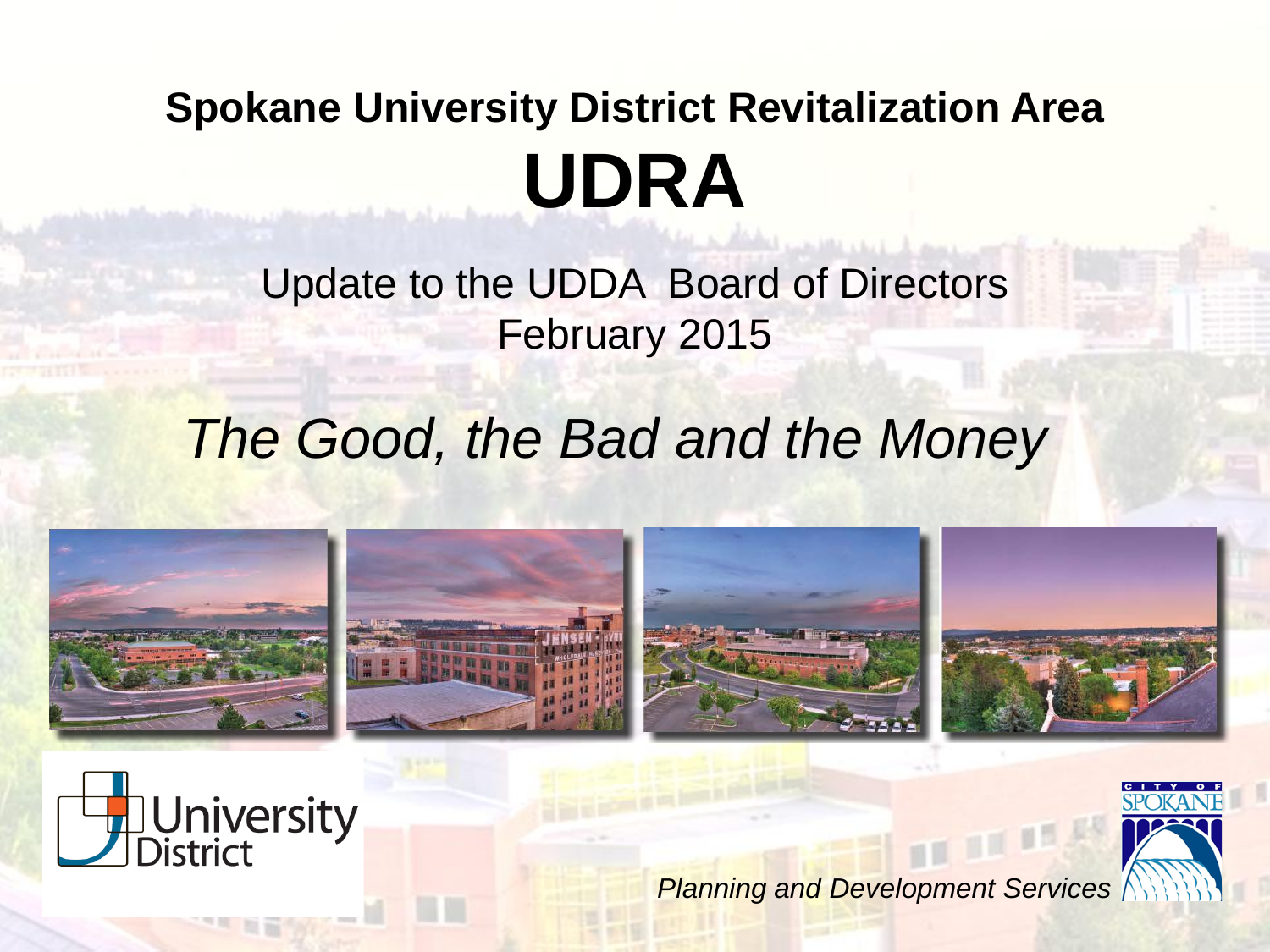## The UDRA!

# …the U-What???<br>————————————————————

2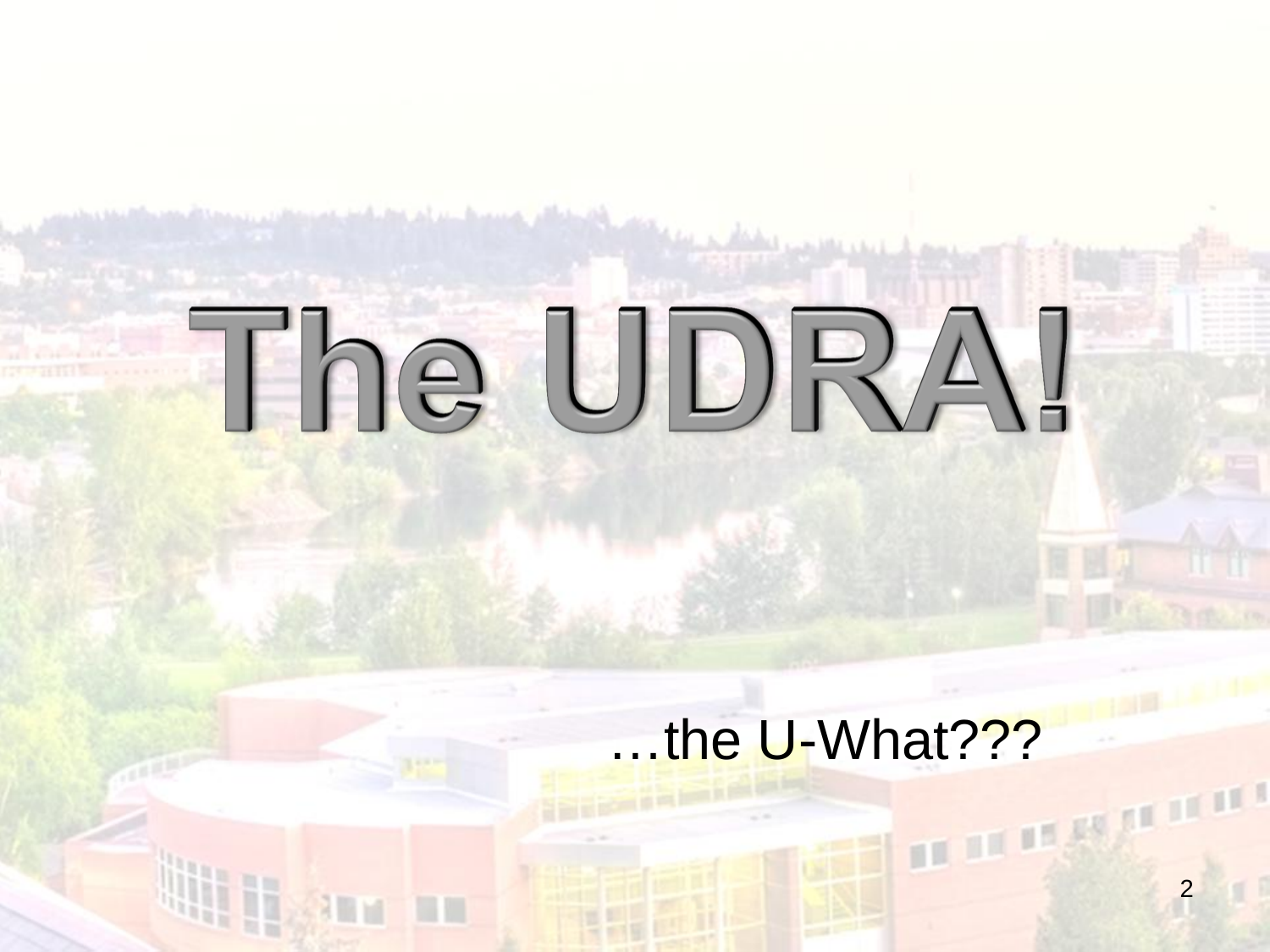## The University District

• A live/learn/work/play confluence of innovation, discovery, entrepreneurship, scholarship, and neighborhood development that provides an ongoing stream of economic growth and business opportunity for the region…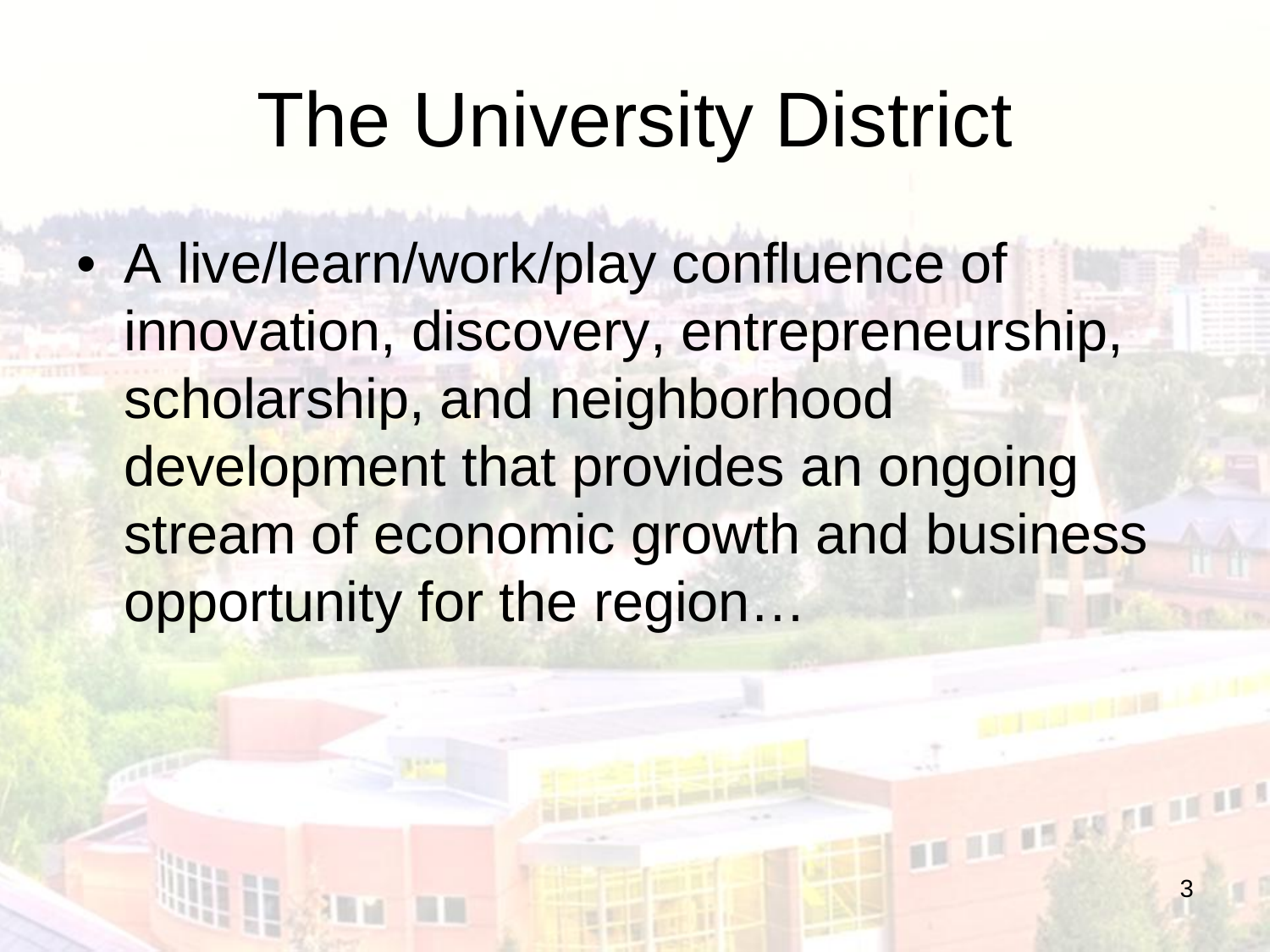#### Revitalization Area

• "A geographic area approved locally and by DOR, from which local sales and use tax increments are estimated and property tax allocation revenues are derived for local revitalization financing."

Or…. In other words a form of "tax increment finance district" management

4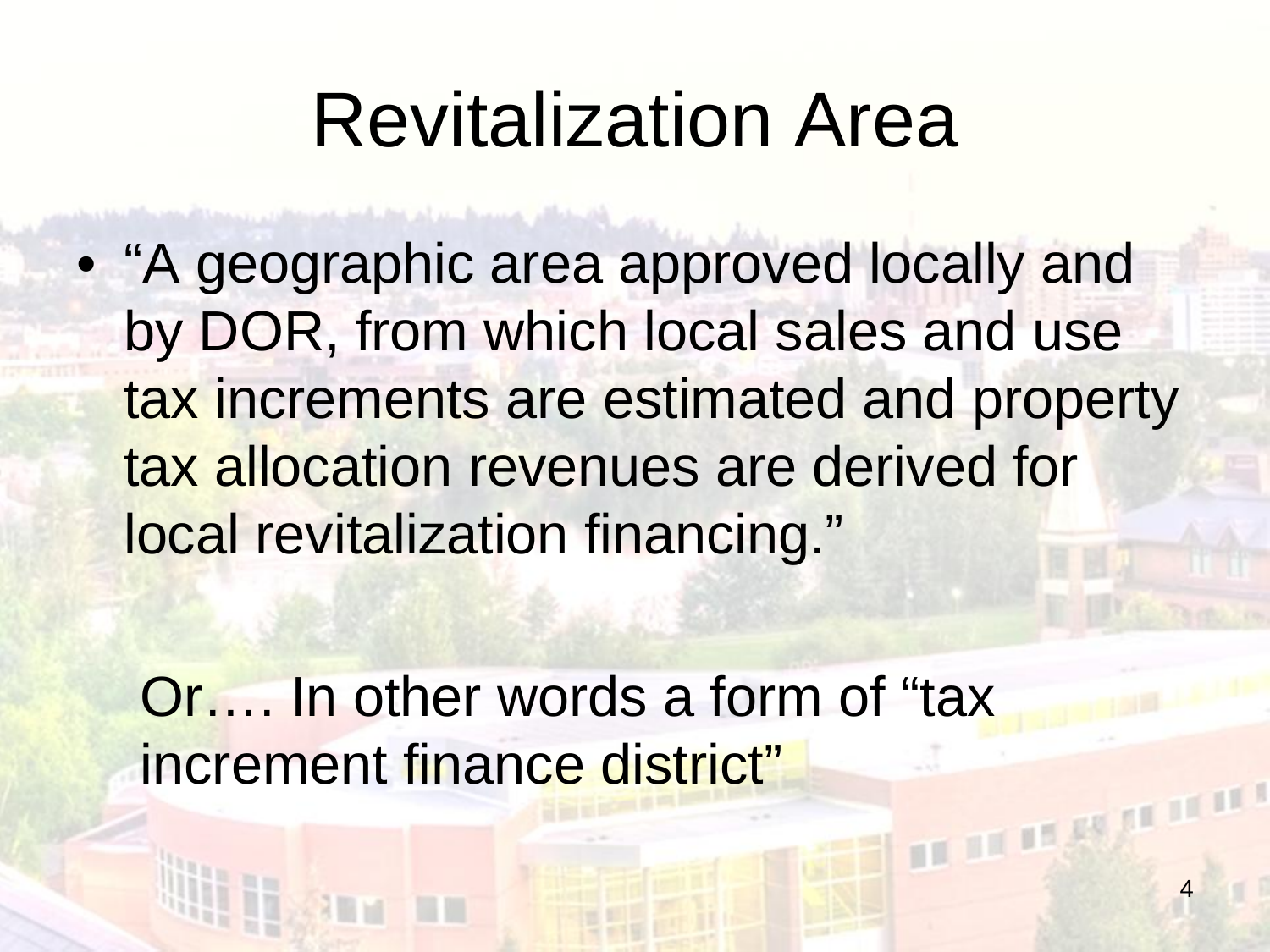## The UDRA

• A tool for financing public infrastructure improvements within the University District to support economic growth and business opportunities…

5

management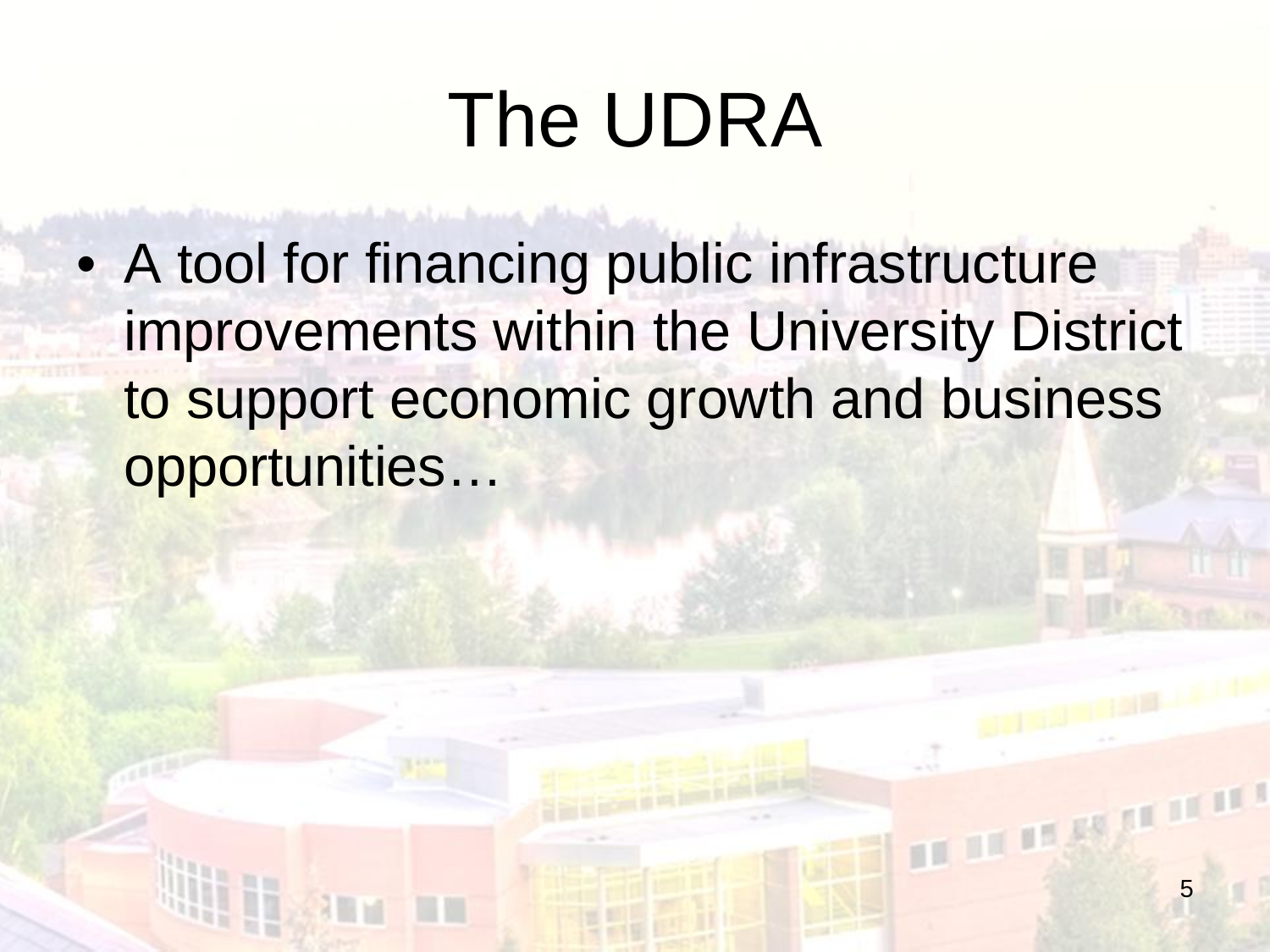#### **Boundaries**

- 770 acres.
- Logan, Riverside, and E Central neighborhoods.
- Development and redevelopment capacity.
- Infrastructure deficient.



UDRA Boundary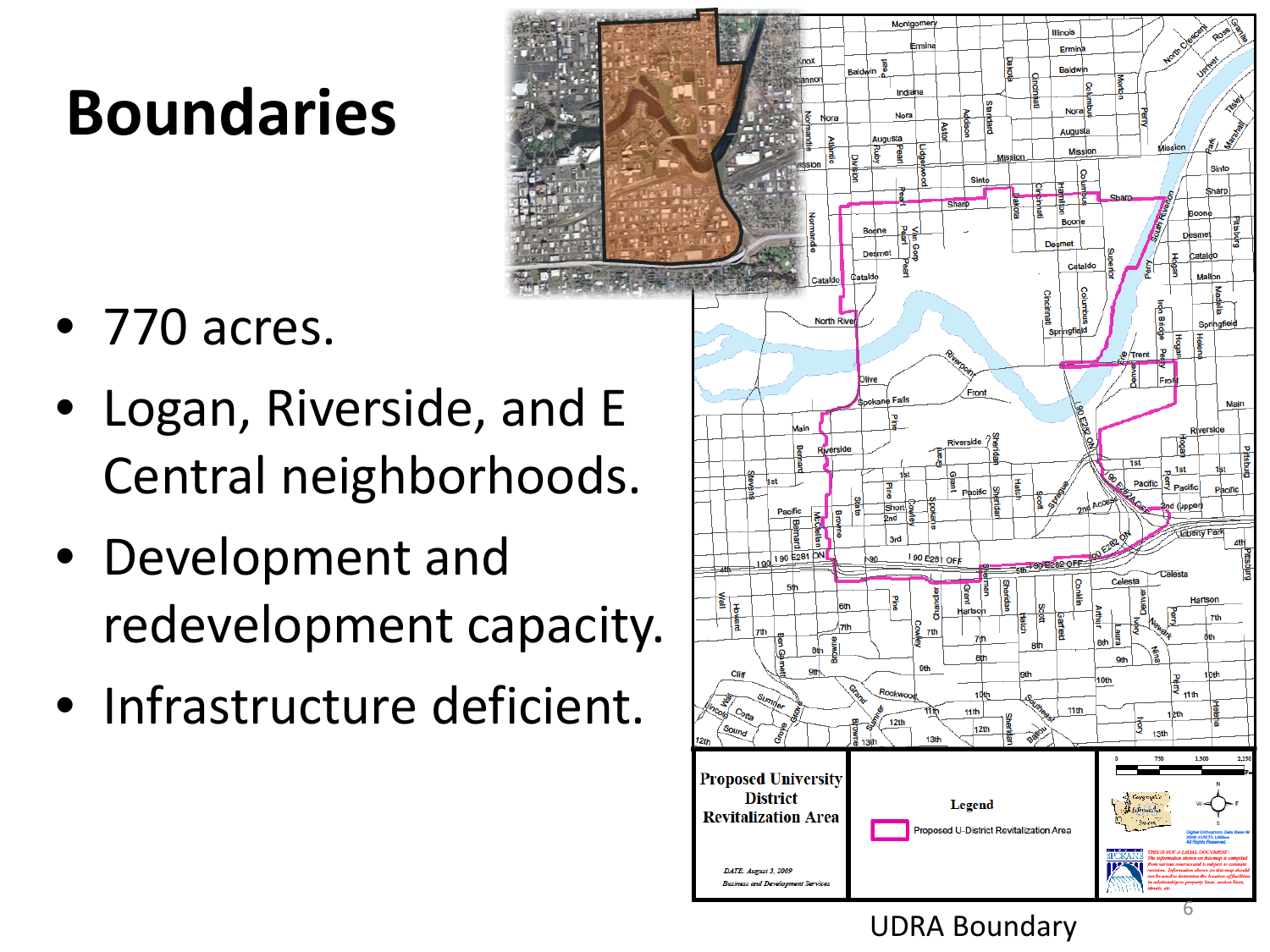#### UDRA Fundamentals

Three sources of revenue:

- **Local property tax allocation revenue.**
- **Local sales and use tax allocation** revenue.
- **The State contribution of \$250k/year for 25** years.

7

management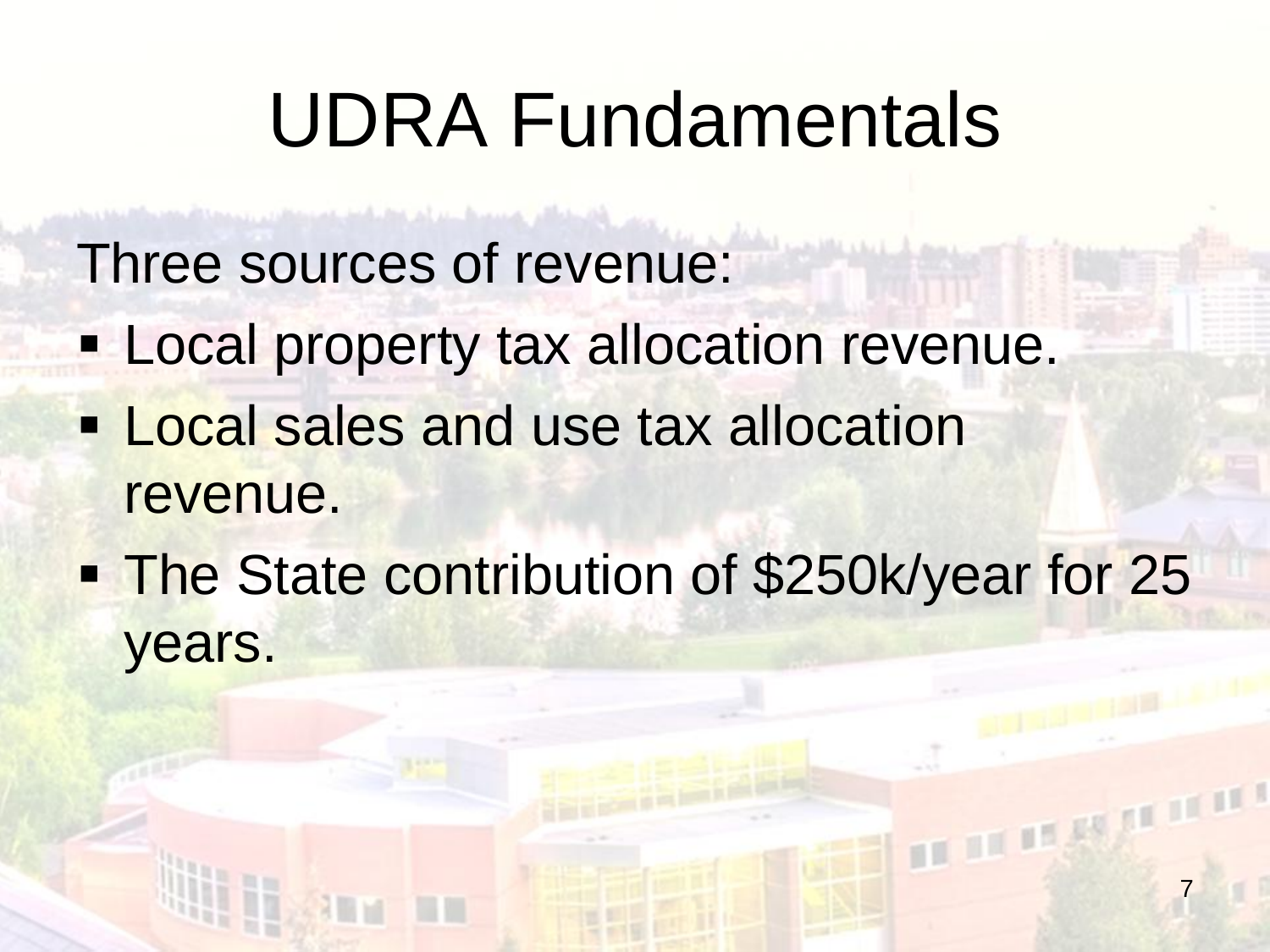## *STATUTORY AND LOCAL:* UDRA Limitations

- **Local Property Tax** based on 75% of new construction value using only the City share (County opted out)
- **Local Sales Tax** is incremental above base year level regardless of new sales tax activities
- **Cap on Local Property & Sales Tax** @ \$650,000/Yr by local ordinance.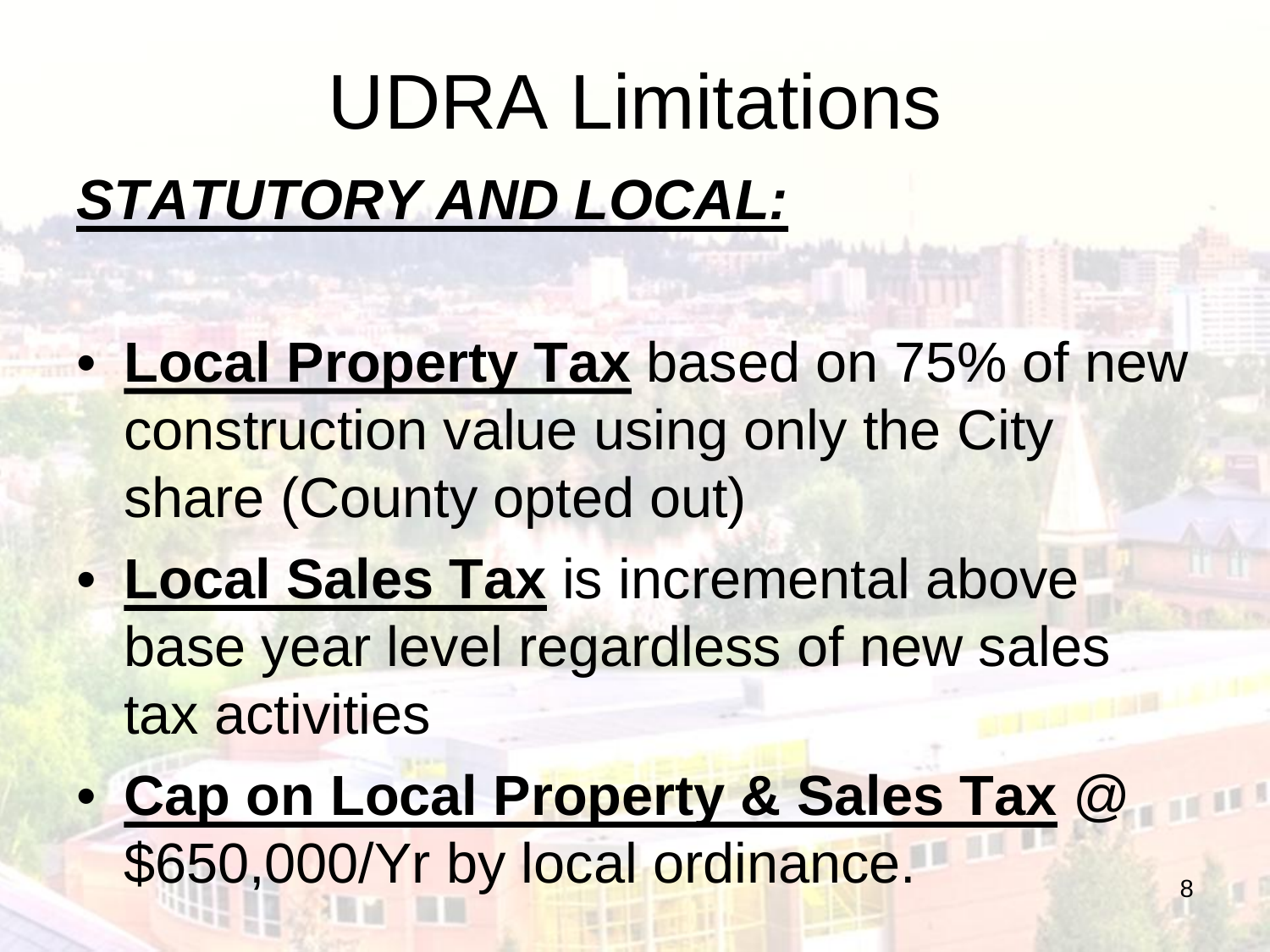#### CITY OF SPOKANE PROPERTY TAX DISTRIBUTION - 2009

**PER \$1000 Spokane General \$2.59 Spokane EMS 0.36** Spokane Bond 0.85 **County General 1.15** County Cons Futures 6.04 State General 1.90 School District General 2.86 School District B & I 1.48

**\$11.23**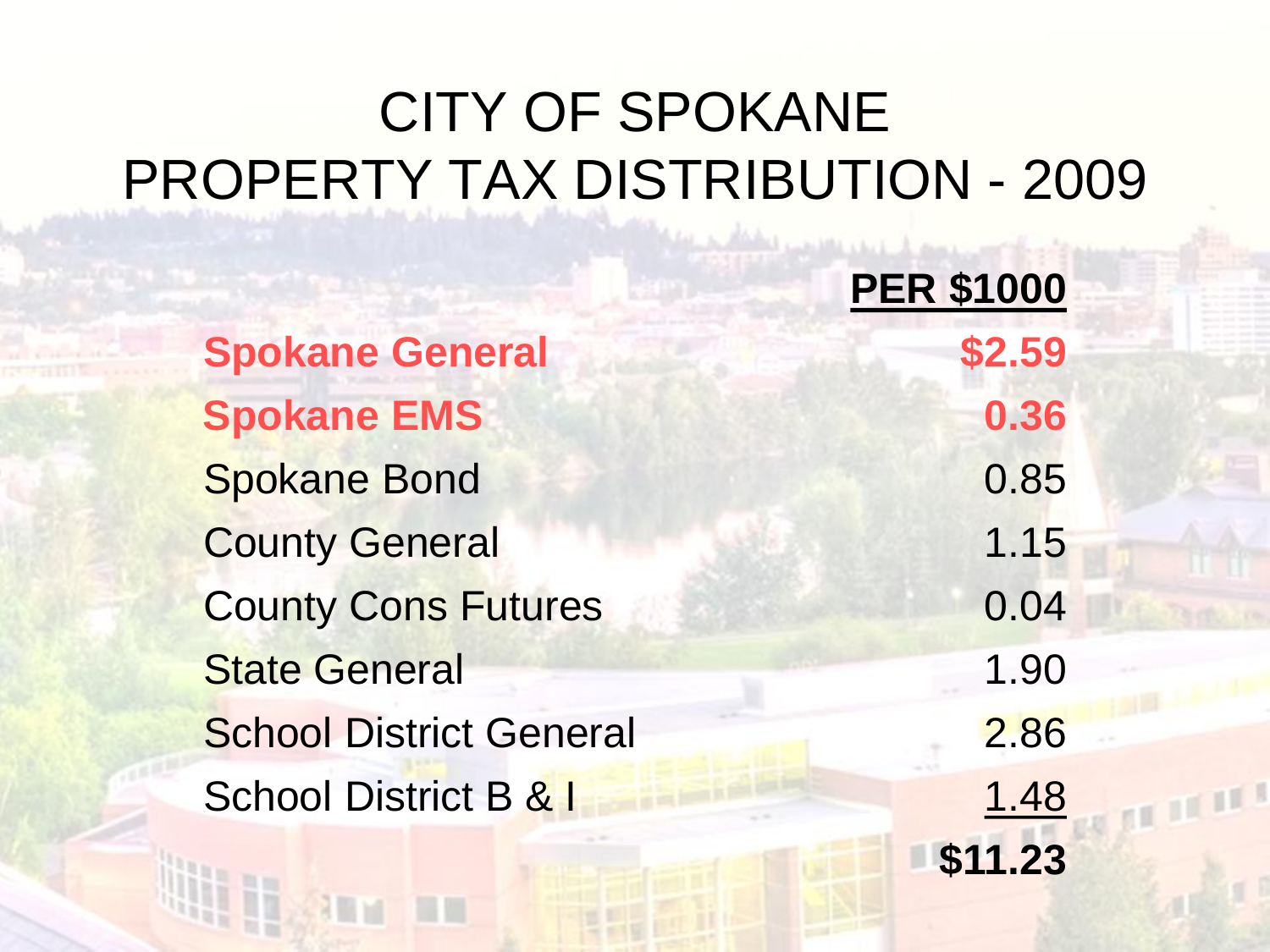## UDRA Property Tax

| YEAR:                                | 2011      | 2012        | 2013        | 2014     | 2015                     |  |
|--------------------------------------|-----------|-------------|-------------|----------|--------------------------|--|
|                                      |           |             |             |          |                          |  |
| <b>New</b><br>Construction<br>Value* | \$536,679 | \$3,773,123 | \$8,429,002 |          | \$9,975,920 \$12,695,563 |  |
| <b>Annual LPTAR</b>                  | \$1,294   | \$9,468     | \$21,630    | \$26,412 | \$39,038                 |  |
|                                      |           |             |             |          |                          |  |
| Cumulative<br><b>Total LPTAR</b>     | \$1,294   | \$10,762    | \$32,393    | \$58,805 | \$97,844                 |  |

10

management

\* Revenue based on 75% of taxable value. LPTAR: Local Property Tax Allocation Revenue Note: 2015 Values are projected. Source: Spokane County Assessor.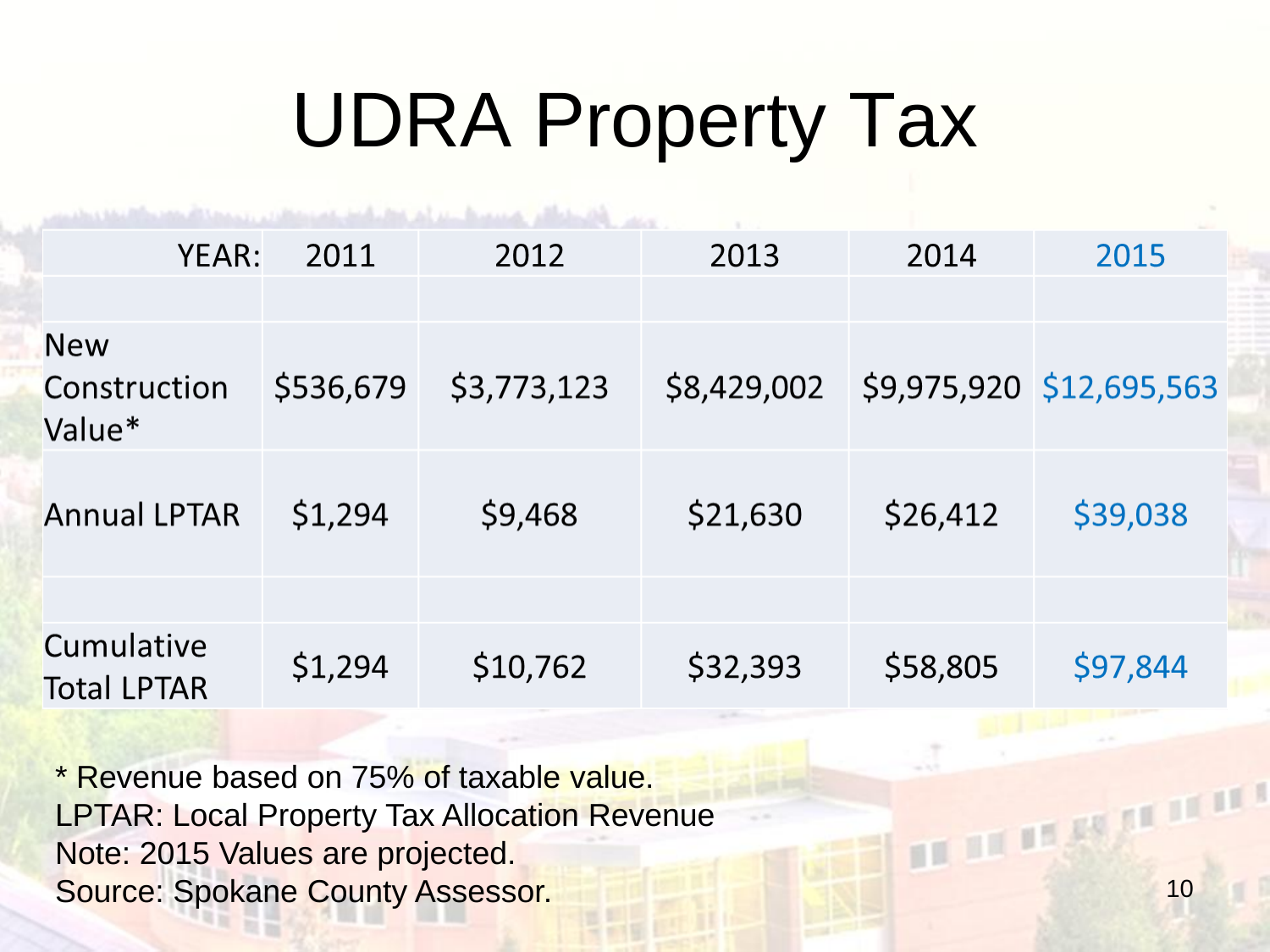#### UDRA Property Values

*Comparison 2009 to 2014 Total Assessed and Taxable:*

| <b>Total Assessed Value</b> | <b>Total Taxable Value</b> |
|-----------------------------|----------------------------|
| 2009 \$485,606,120          | \$239,239,803              |
| 2014 \$550,246,810          | \$258,654,628              |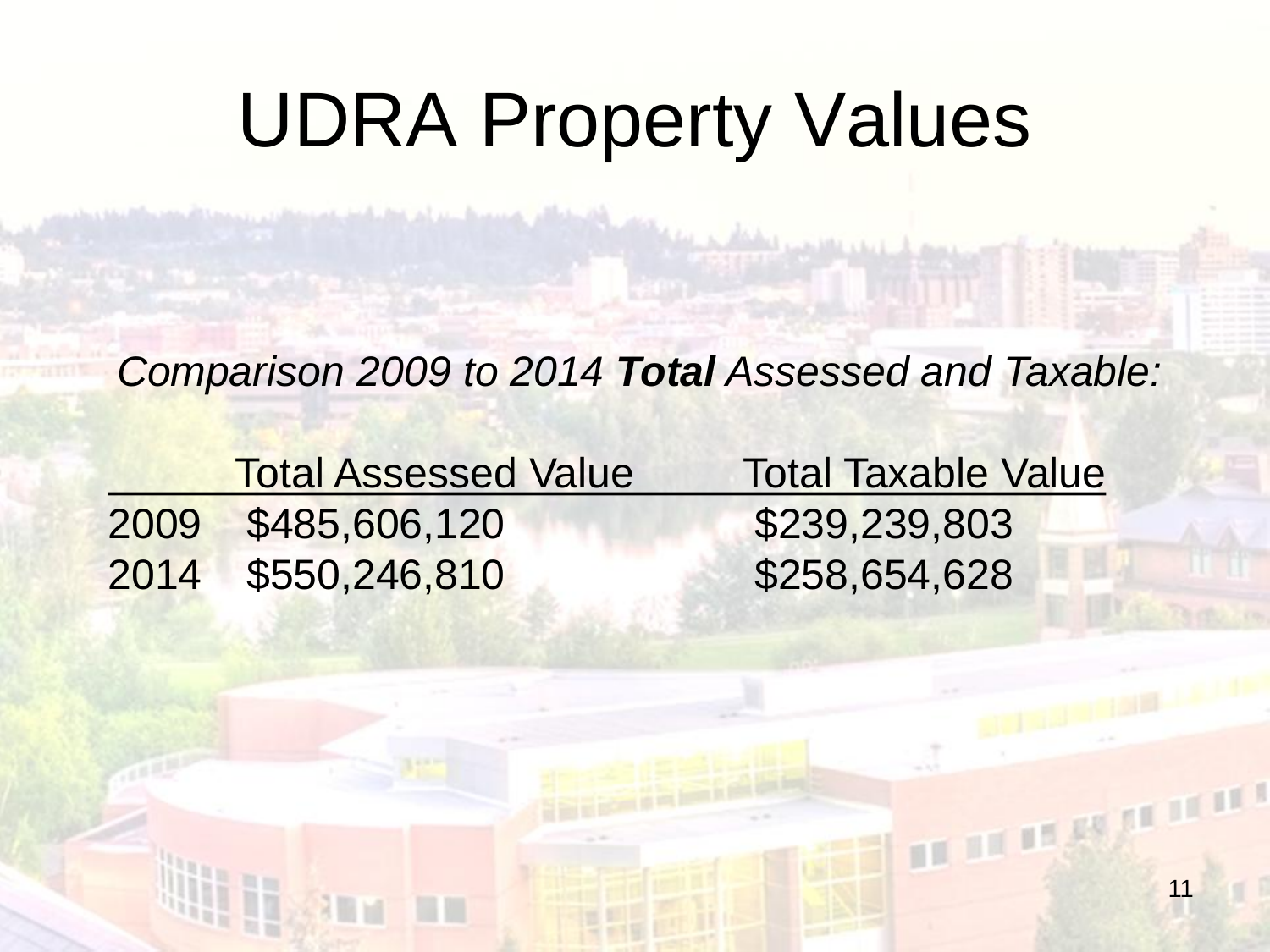#### CITY OF SPOKANE SALES TAX DISTRIBUTION - 2009

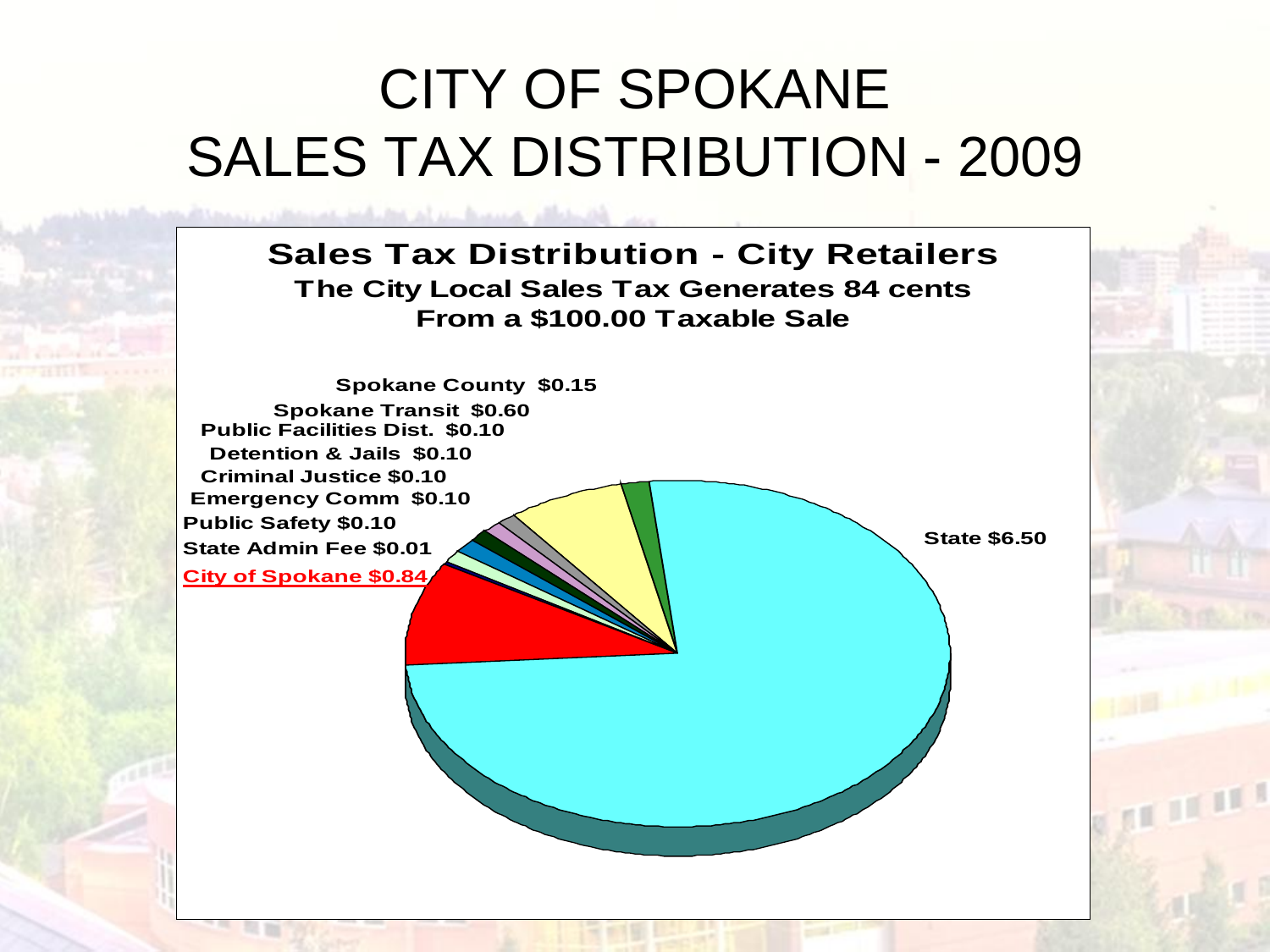## UDRA Sales Tax

| <b>SALES TAX INCREMENT REVENUE</b> |                                       |                                     |                                                                    |                                                              |  |
|------------------------------------|---------------------------------------|-------------------------------------|--------------------------------------------------------------------|--------------------------------------------------------------|--|
| Year                               | <b>Allocated Taxable</b><br>$(UDRA)*$ | <b>Increase Over</b><br><b>Base</b> | Annual Incremental<br>Sales Tax Revenue at<br>local sales tax rate | Cumulative<br><b>Incremental Sales</b><br><b>Tax Revenue</b> |  |
| 2009                               | 262,966,780                           | <b>BASE YEAR</b>                    | 0.84%                                                              |                                                              |  |
| 2010                               | 217,462,932                           | (45, 503, 848)                      |                                                                    | \$0.00                                                       |  |
| 2011                               | 218,540,686                           | (44, 426, 093)                      |                                                                    | \$0.00                                                       |  |
| 2012                               | 210,951,322                           | (52, 015, 457)                      |                                                                    | \$0.00                                                       |  |
| 2013                               | 244,260,635                           | (18, 706, 145)                      |                                                                    | \$0.00                                                       |  |
| $2014**$                           | 253,956,431                           | (9,010,348)                         | \$0.00                                                             | \$0.00                                                       |  |
| $ 2015*** $                        | 264,037,096                           | 1,070,317                           | 9,007                                                              | \$9,006.72                                                   |  |

\* Figures are from taxable retail sales allocation for geographic boundaries of the University District Revitalization Area

\*\*Citywide (2014) sales of \$4.355B estimated by James Caddey via email 6/26/14

\*\*\*Estimated using 3.97% growth from 2014